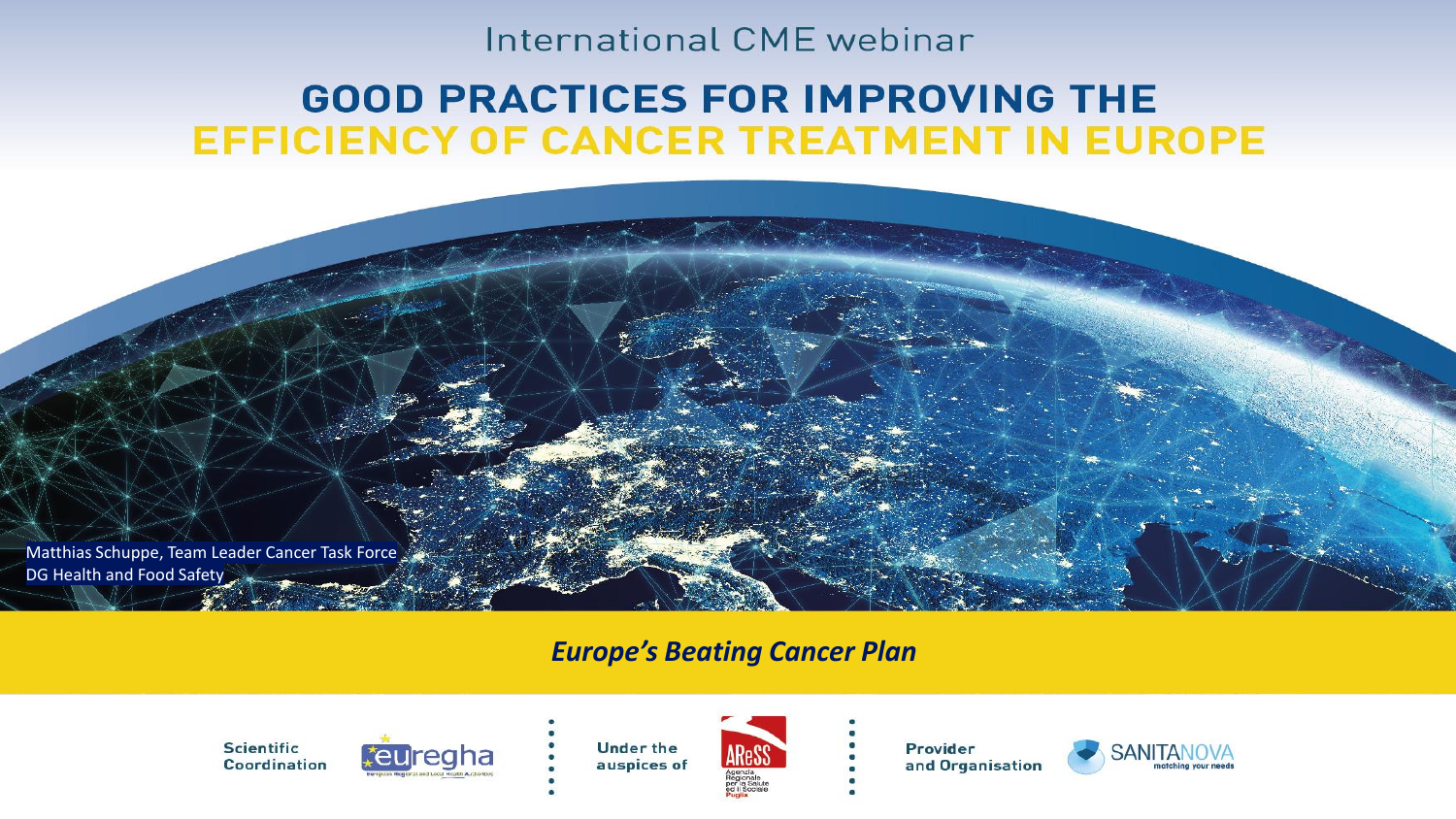# *Background - 1*

• The Cancer Plan addresses cancer in an **integrated, health-in-all-policies and multi-stakeholder** approach

- Four pillars: (1) prevention; (2) early detection; (3) diagnosis and treatment; and (4) quality of life of cancer patients and survivors
- Cross-cutting themes: research and innovation, digital and personalised medicine, reducing inequalities, paediatric cancer
- 10 flagship initiatives and 32 actions at every key stage of the disease
- 4 billion EUR budget

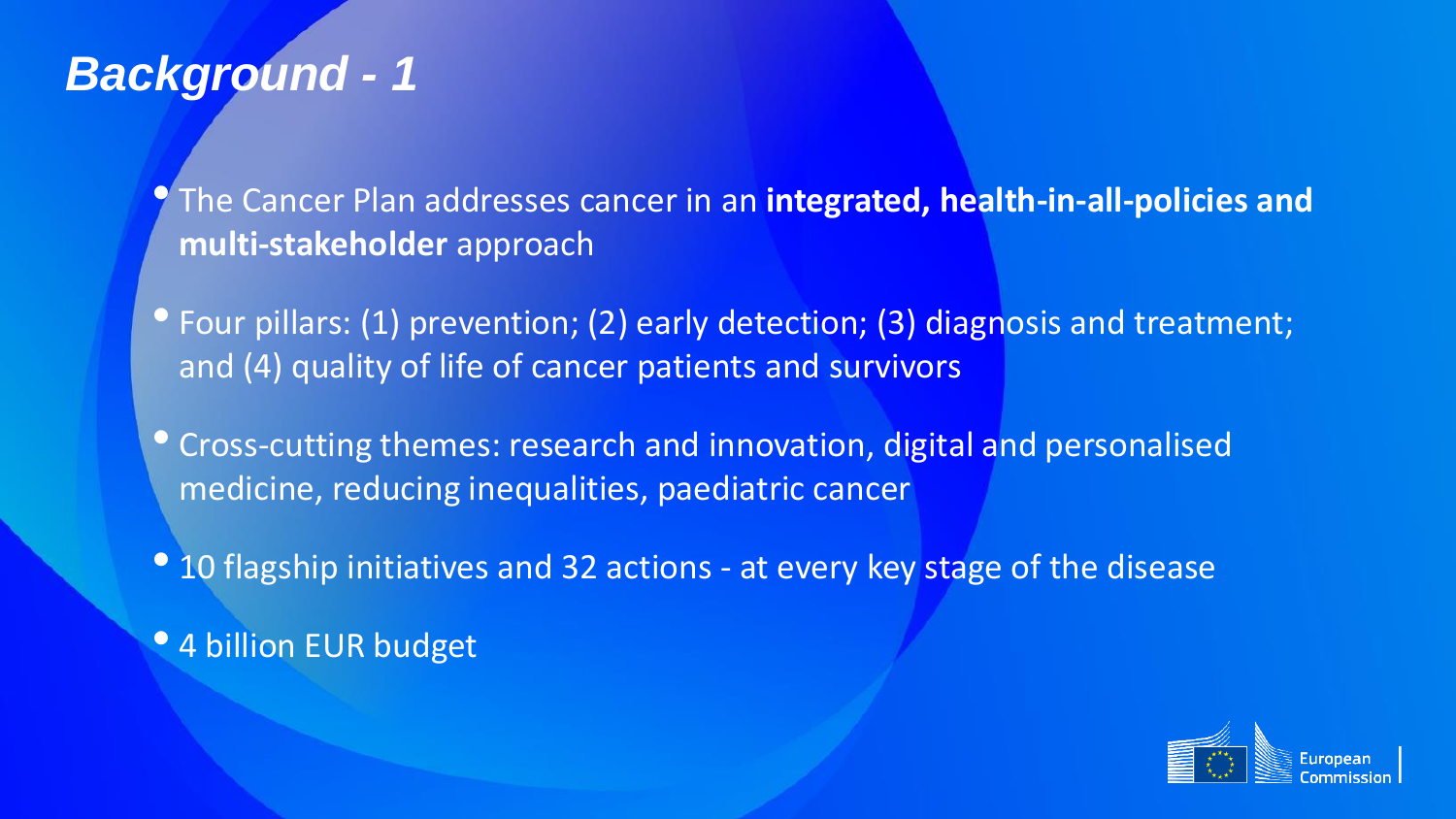# *Background - 2*

• The Cancer Plan works in tandem with the Horizon Europe **Mission on Cancer**, ensuring coherence between ambitious research goals and realistic policy aims

• Regular exchanges with the other EU institutions

✓European Parliament's **Beating Cancer Committee** – BECA report

✓**Council** (EPSCO, Senior Level Working Party) – Council Conclusions on European Health Union

**• Implementation Roadmap** with milestones and timeline

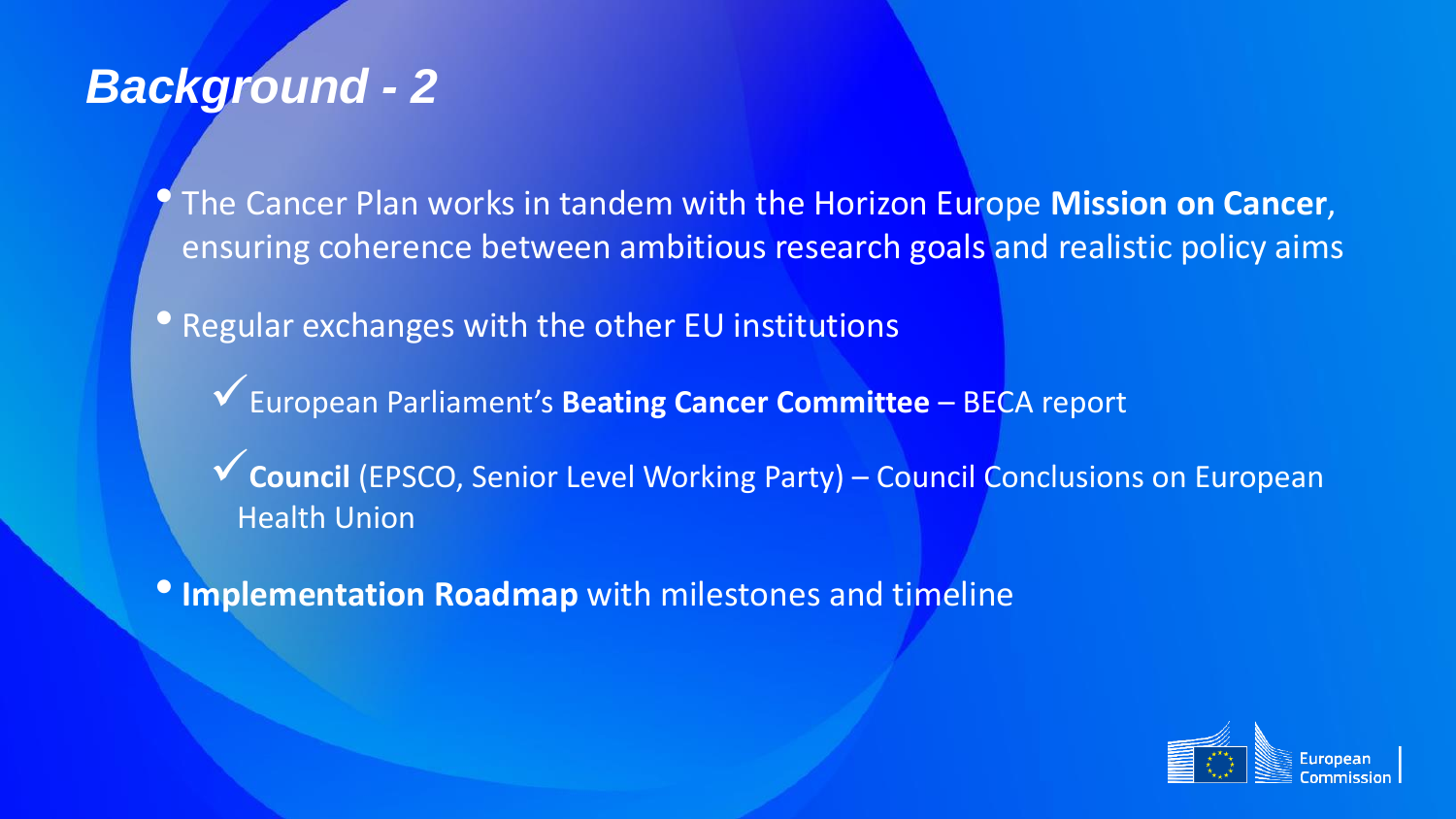## *Implementation roadmap*

• On 17 November the European Commission published an **implementation roadmap** for the Cancer Plan

**• This strategic document outlines, step by step, how the Commission intends to** achieve the targets it has set itself in the Cancer Plan:

• The roadmap takes the various actions and breaks down objectives for each year between 2021 and 2025

• It also provides progress indicators to judge whether an action is being implemented successfully

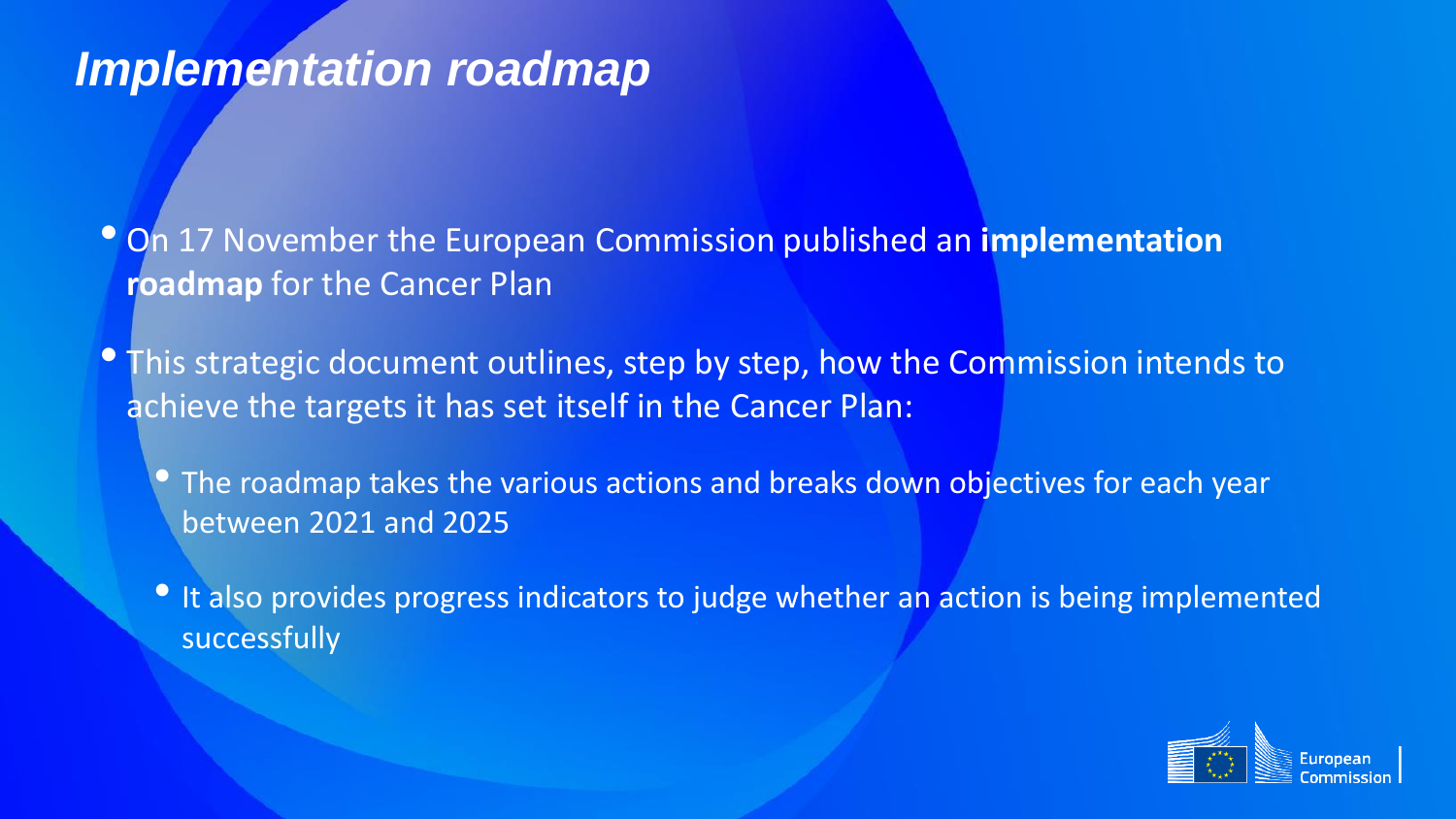### *Governance*

The Commission set up three groups to make sure the Plan runs smoothly:

• Member States: 'sub-group on cancer' under the **Steering Group on Health Promotion and Disease Prevention** 

• Commission: A Cancer Plan **Implementation Group**

• Stakeholders: **Stakeholder Contact Group** is set up under the EU Health Policy Platform

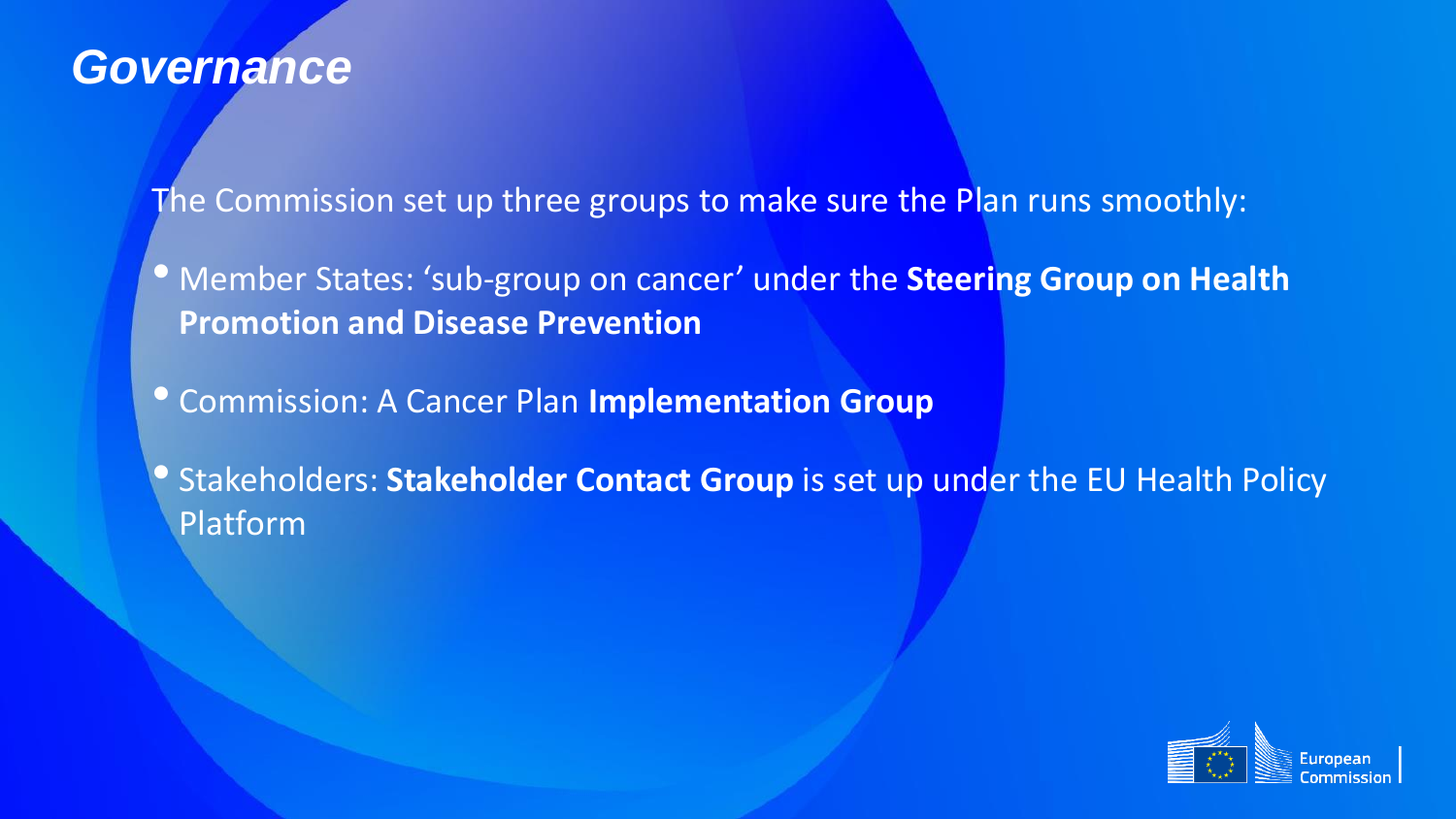## *Implementation & Governance*

### • Sub-group on cancer

- Consists of representatives of competent health and research authorities
- Advise COM on implementation of Cancer Plan & Mission on Cancer
- **Inform on implementation (EU & national), advise COM on support to Member States,** advise on monitoring of the implementation
- **E** Recommend actions to improve uptake of best practices, recommendations and guidelines, as well as research results and innovation
- **E** Regularly inform the SGPP and Health Configuration of the Horizon Europe Programme **Committee**
- 5 meetings since May, 1 more until year end; 2 thematic WGs established

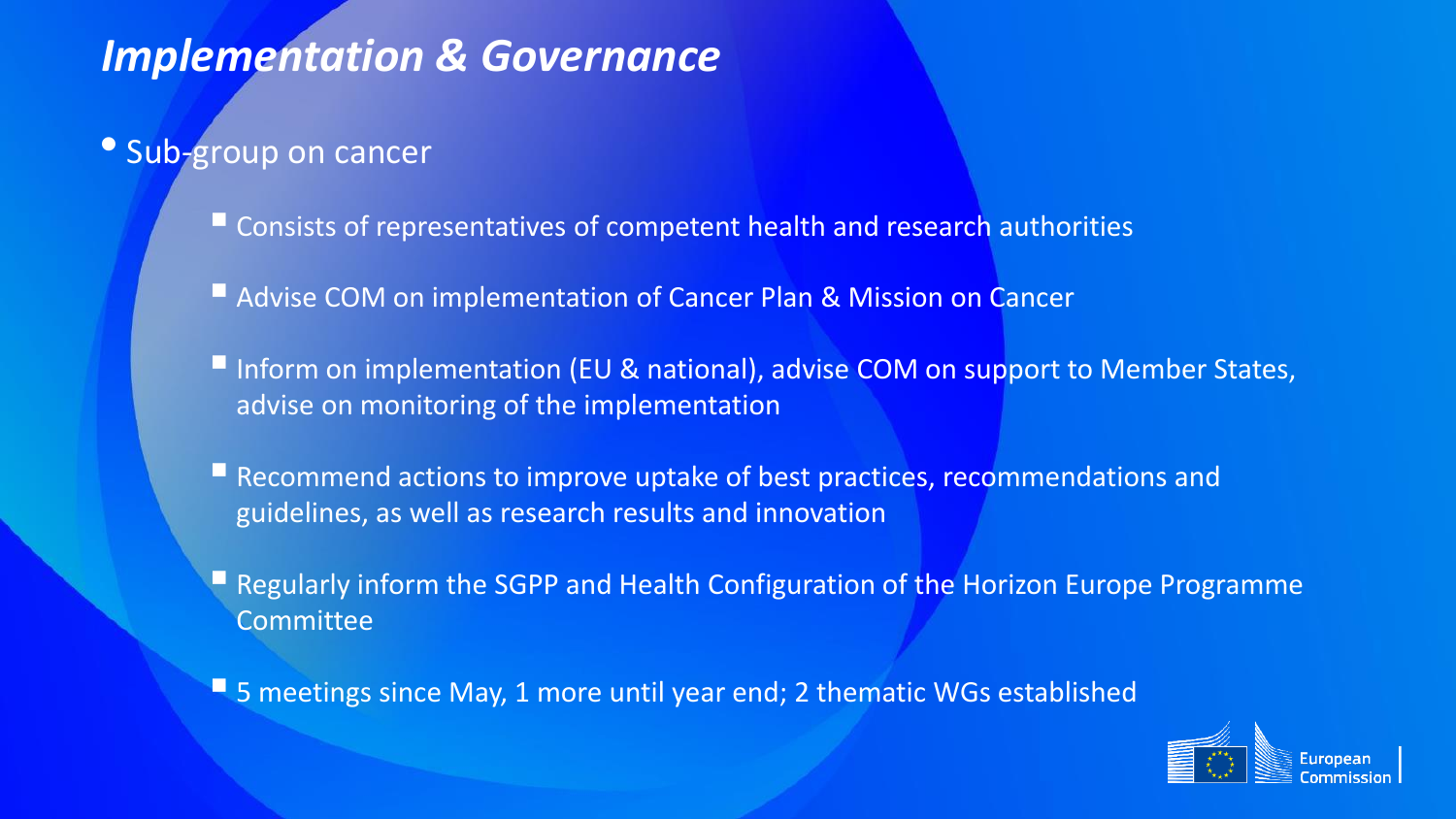## *Implementation & Governance*

- Commission Implementation Group
	- **23 Commission services represented**
	- To follow implementation of Cancer Plan and Mission on Cancer to align EU actions and policies
	- 2-level structure:

oImplementation Group at Director's level (meeting 2-3 times per year)

ONetwork of Cancer Coordinators at operational level (meeting every 4-8 weeks)

■ Ongoing coordination to prepare Implementation Roadmap

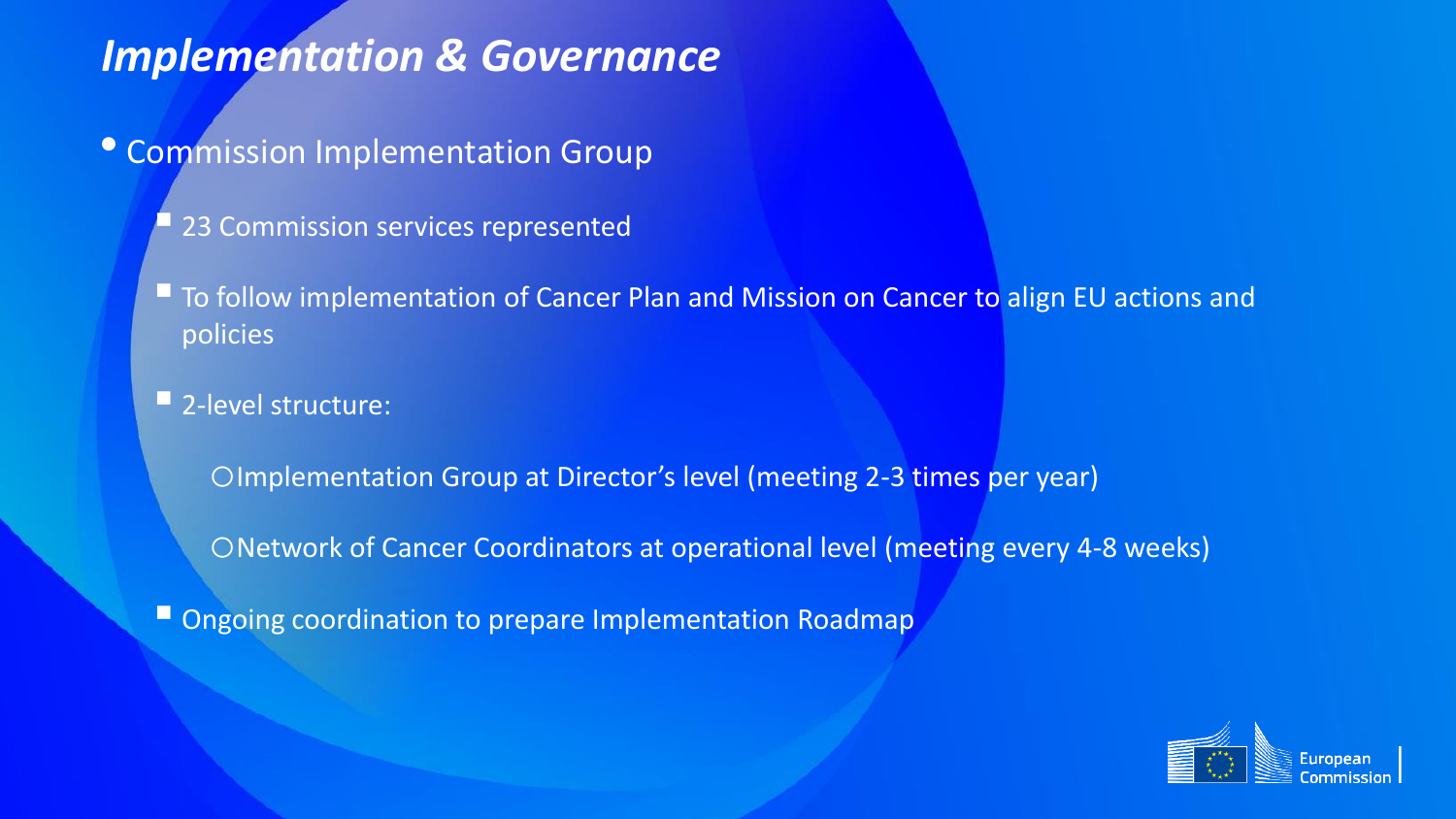## *Implementation & Governance*

#### • Stakeholder contact group

**The To discuss, advise and collaborate on implementation** 

**Organised in:** 

O a "general assembly" (meeting at least twice per year)

O thematic groups being set-up on 4 pillars and cross-cutting themes: prevention, screening-diagnosis-treatment, quality of life, innovation and digital, inequalities, paediatric cancer

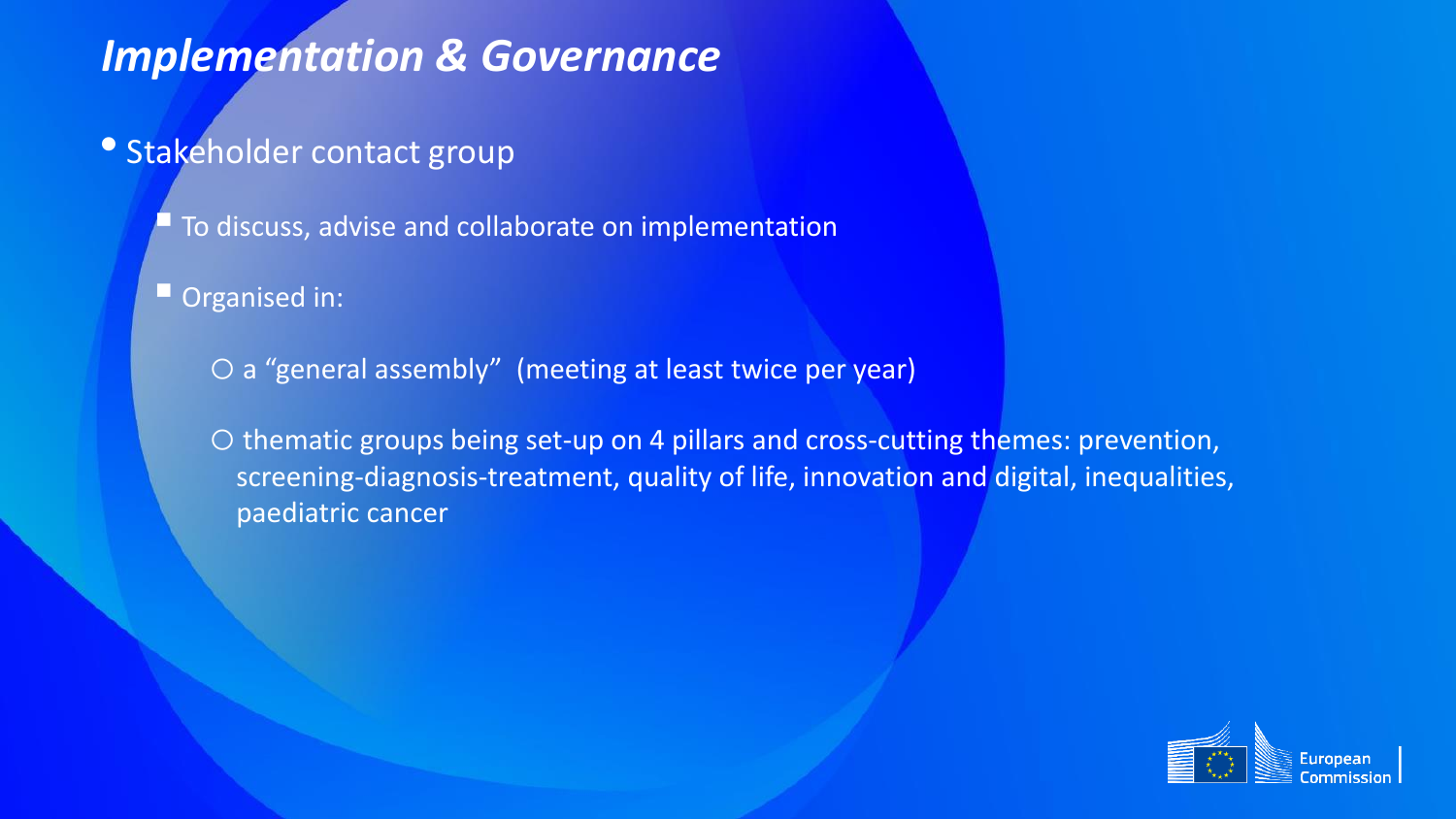# *EU4Health 2021*

- Two waves of calls launched under Work Programme 2021 with total of 12 action grants, 4 Joint Actions, 3 tenders:
	- 1<sup>st</sup> wave: quality and safety of radiation technology, update of ECIS monitoring cancer screening programmes, inter-speciality training, EU Network of Youth Cancer Survivors
	- 2nd wave: HPV vaccination, European Code Against Cancer, liver and gastric cancers caused by infection, HealthyLifestyles4All, quality assurance scheme for breast cancer diagnosis and treatment, advanced cancer diagnostics and treatment, drug repurposing, cancer treatment and capability mapping, cancer survivor smart card
	- Joint Actions: Comprehensive Cancer Infrastructures and EU networking, networks of expertise, as well as HPV vaccination and cancer related eHealth deployment.
	- Tenders: Workforce availability, education & training needs for Quality and Safety of Medical Applications Involving Ionising Radiation; Design, Develop, Pilot and Deliver an 'EU Mobile App for Cancer Prevention' and prototype of the 'Cancer Survivor Smart Card'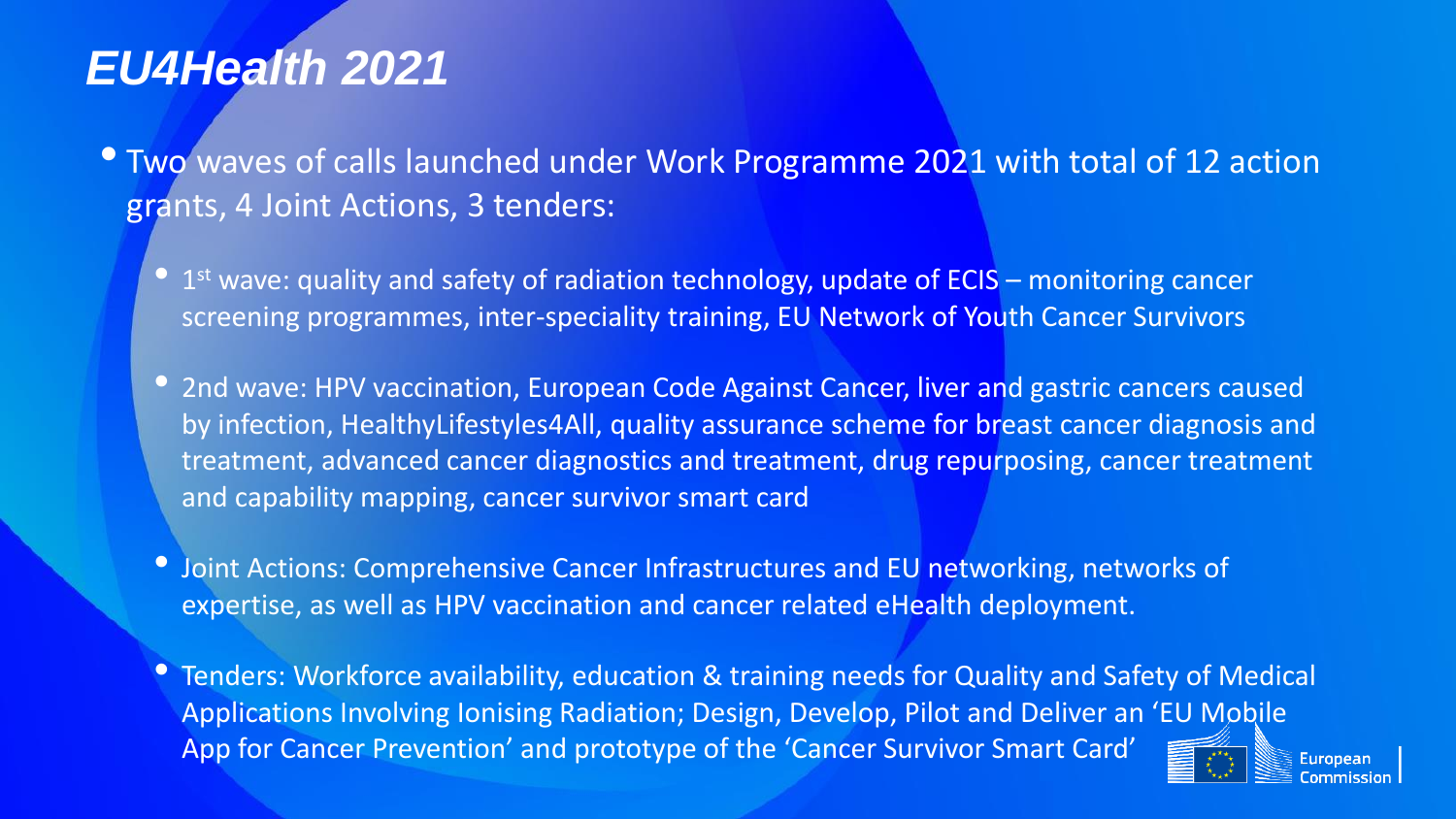# *EU4Health 2022*

#### EU4Health Work Programme 2022:

- 2 Joint Actions (health determinants; monitoring national cancer control policies and EBCP implementation)
- 3 calls for proposals (health determinants; innovative approaches to prostate, lung, gastric cancer screening / early detection; 2<sup>nd</sup> cohort inter-speciality training)
- Direct grants WHO, IARC, European Observatory (alcohol related harm; cancer inequalities registry; cervical cancer guidelines; monitoring cancer policies)
- Service contracts (tobacco control policy; health warnings on alcoholic beverage labels; evaluation EU Childhood Obesity Action Plan; cancer survivors return to work + code of conduct on fair access to financial services; guidelines on access to healthcare for people with disabilities; evaluation EBCP)